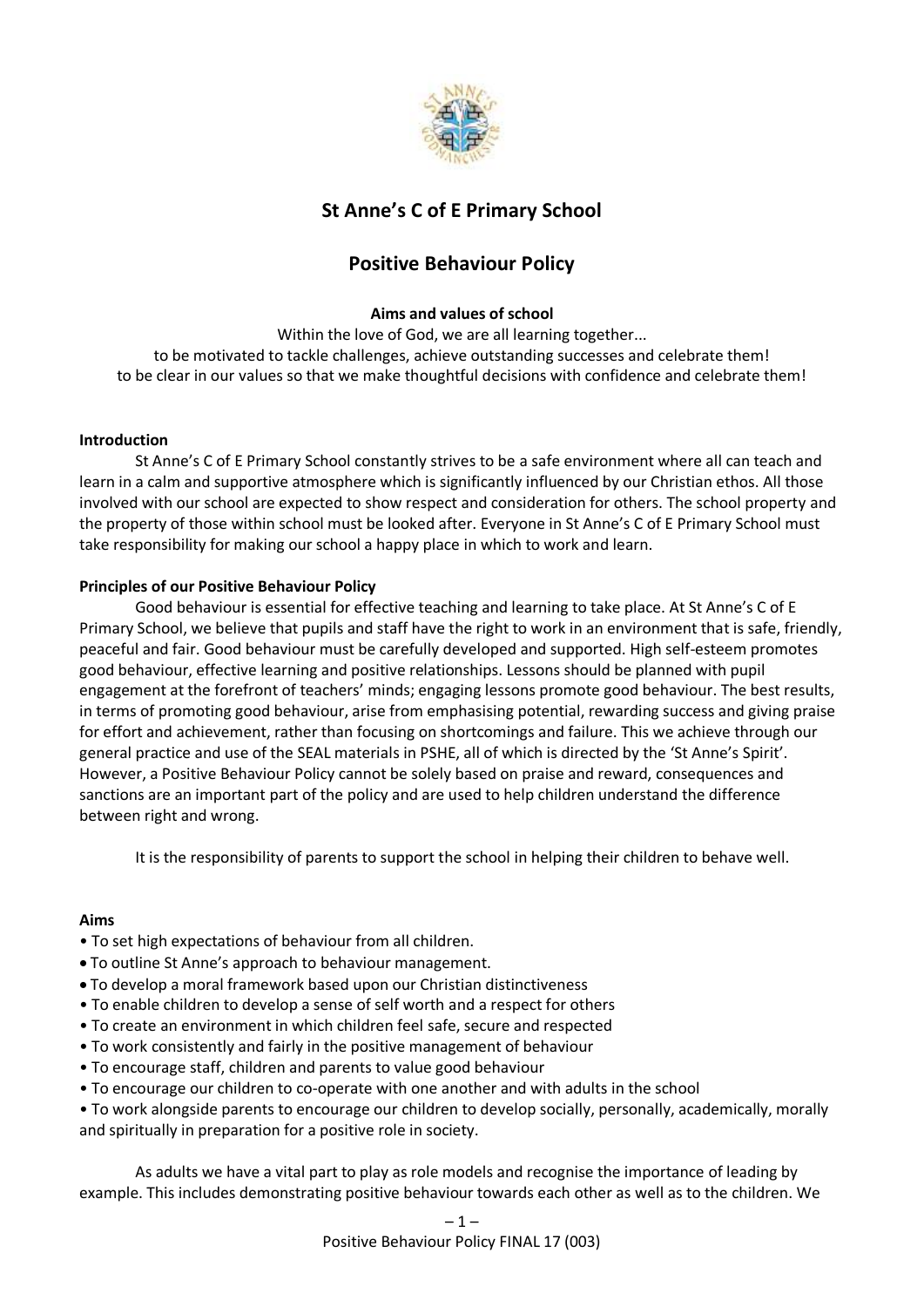feel it is important to teach children how to behave appropriately and give feedback to pupils when they are behaving well. The need to show respect for each child as an individual is wholly recognised. It is our role to tackle inappropriate behaviour with a calm, consistent and fair approach, criticising the behaviour rather than the child.

#### **How will we achieve our aims and objectives?**

Pupils, parents, teachers and support staff all take collective responsibility for the promotion of positive behaviour at St Anne's C of E Primary School.

All children, staff and visitors are encouraged to live by The St Anne's Spirit whilst in school.

The St Anne's Spirit was been developed by children from throughout the school, governors and all staff. It states:

#### **The St Anne's Spirit**

Thank you for showing **respect, honesty and kindness**. Thank you for making **good choices**. Thank you for being **calm and ready to learn**. Thank you for **listening**. Thank you for **looking after** St Anne's and **everyone and everything** in it.

The rewards and consequences linked to the St Anne's Spirit are expressed visually through the use of a sun, cloud, star system in each room. All children begin the day on the sun, recognition of the fact that all children are at a positive, bright place and setting the expectation of good behaviour. Behaviour which consistently exceeds the St Anne's Spirit is rewarded (the star and/or house points) and failure to meet its expectations results in consequences (the cloud) – see rewards and sanctions below.

#### **The Curriculum and Learning**

We believe that an appropriately structured curriculum and effective learning contribute to good behaviour. Thorough planning for the needs of individual pupils, the active involvement of pupils in their own learning, and structured feedback all help to avoid the disaffection, which can lie at the root of some poor behaviour. It follows that lessons should have clear objectives, understood by the children, and be differentiated to meet the needs of children of different abilities. Marking and record keeping is used both as a supportive activity, providing feedback to the children on their progress and achievements, and as a signal that the children's efforts are valued and that progress matters. Lessons should aim to develop the skills, knowledge and understanding, which will enable the children to work and play in co-operation with others.

#### **Classroom Management**

Relationships between teacher and children, strategies for encouraging good behaviour, arrangements of furniture, access to resources and classroom displays all have a bearing on the way children behave. Classrooms should be organised to develop independence and personal initiative. Furniture should be arranged to provide an environment conducive to on-task behaviour. Materials and resources should be arranged to aid accessibility and reduce uncertainty and disruption. Displays should help develop self-esteem through demonstrating the value of every individual's contribution, and overall the classroom should provide a welcoming environment. Teaching methods should encourage enthusiasm and active participation for all.

#### **Equality and fairness**

At St Anne's C of E Primary School all pupils, parents and staff are treated equally, with respect and in a just and fair manner. The school promotes equality of opportunity and a sense of fairness is evident in the work of the school. Pupils and parents as well as staff are invited to take part in decision-making, and policy decisions. Views of stakeholders are regularly sought through discussion and questionnaires.

#### **Pastoral care**

We believe that our supportive, welcoming and Christian ethos, combined with the pastoral care provided by all staff and, in particular, our Pastoral Leader/Counsellor are essential if we are to understand, respect and care for every child as an individual. The knowledge and understanding that this provides us with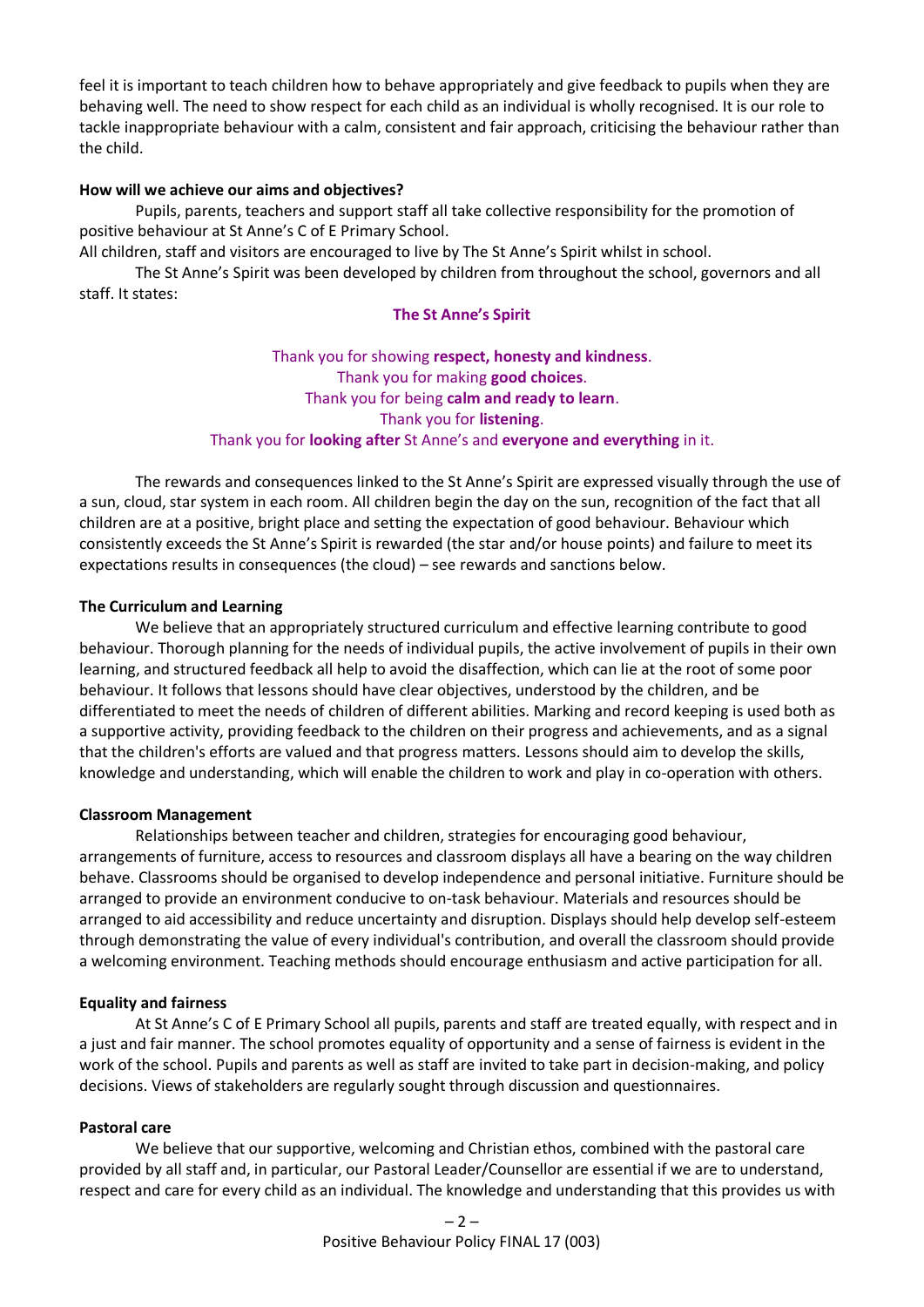is invaluable. It enables us to be proactive in supporting children who may be experiencing situations which affect their behaviour.

Collective Worship in particular will support children in their pastoral development. Through the carefully selected themes for Collective Worship, prayer and Bible stories/readings children will be provided with support and guidance in a wide range of morals, values and attributes.

#### **Rewards**

Children at St Anne's C of E Primary School know that if they keep The St Anne's Spirit they:

- Will be praised by the teacher, teaching assistants and their friends.
- May be asked to go to the Head teacher or another member of staff for praise.
- May receive House Points. Being placed on the star automatically earns a child 2 House Points. These are totaled weekly and termly and the results shared in whole-school collective worship.
- Winning house each half term receive a 'House treat'
- 'Star of the week' will be awarded by each class teacher each week at Celebration Assembly. Star of the week is awarded to pupils displaying St Anne's Spirit within the classroom.
- 'Playground tickets' can be awarded by all staff at break times. These reward positive behaviour at playtimes where children have displayed St Anne's Spirit by showing compassion and care for others and being friendly and helpful to others. 'Playground tickets' can be posted in the 'Playground box' and tickets are chosen randomly at each celebration assembly where children receive prizes.

#### **Sanctions**

Children at St Anne's C of E Primary School know that if they break The St Anne's Spirit at any time of the school day (including lunchtimes, playtimes, on school visits and attendance at after-school activities) they will:

#### **The St Anne's Spirit - Consequences:**

- 1. Reminder about the St Anne's Spirit.
- 2. Verbal warning and move name towards the cloud.
- 3. If behaviour persists the child's name is moved further towards the cloud and a final warning is given.

4. Move onto CLOUD. Children miss time at break time and / or complete their learning in another area of the school. Teacher to will speak to parent.

Swearing, intentional physical violence and breaking 'Think then Click' (our Acceptable Use Policy for children) result in an immediate jump to level 4 and the child's name being placed on the CLOUD.

If a child's name is moved to the cloud (level 4) a second time in a half term, a member of the Senior Leadership team will speak to the child and inform the child's parents.

If a child reaches level 4 three times over a period of half a term, the Head Teacher will arrange a meeting with parents/carers.

Persistent poor behaviour resulting in a second meeting with the head teacher in a term, may lead to further action such as a Behaviour Support Plan being put in place.

Midday supervisors are responsible for the behaviour at lunchtime and for ensuring the behaviour policy is observed. The following adaptions are made when outside of the classroom environment during break times, class trips etc.

- 1. Reminder of St Annes Spirit
- 2. Verbal warning
- 3. If behaviour persists child is given a final warning and asked to sit in a specific area or stand with a staff member for a 'time out'.